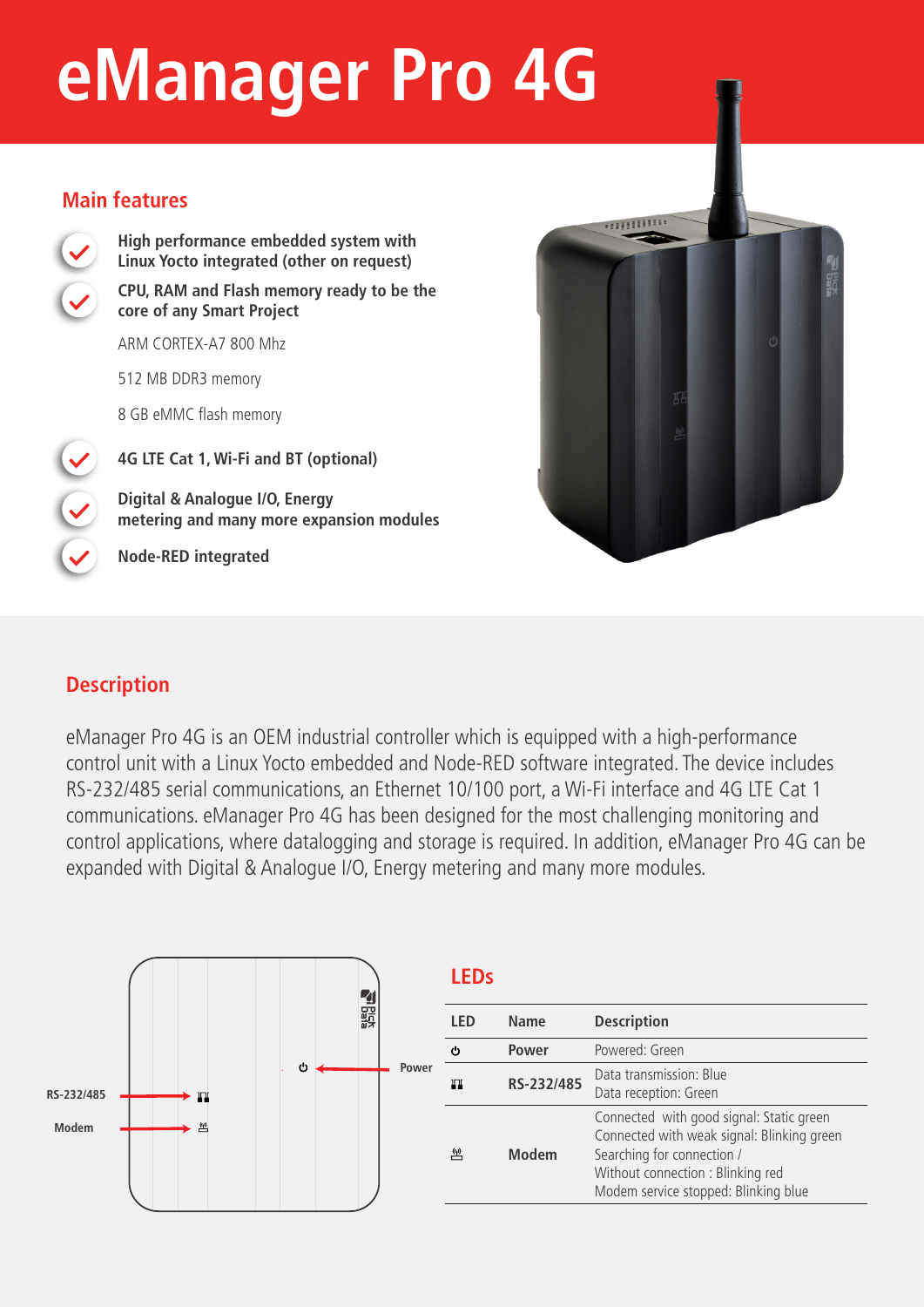# **Dimensions**





## **Technical features**

| Category                  | <b>Parameters</b>                  | Value                                                           |
|---------------------------|------------------------------------|-----------------------------------------------------------------|
| <b>Power circuit</b>      | Power supply                       | 85  264 Vac / 120  300 Vdc                                      |
|                           | <b>Frecuency</b>                   | 47  63Hz                                                        |
|                           | Consumption (a.c. / d.c.)          | 8,8  10,5 VA / 6,4  6,5 W                                       |
| <b>Control unit</b>       | <b>CPU</b>                         | ARM Cortex-A7 800 Mhz                                           |
|                           | <b>RAM Memory</b>                  | 512 MB DDR3                                                     |
|                           | <b>Flash Memory</b>                | 8 GB eMMC                                                       |
|                           | <b>Clock</b>                       | RTC with supercap to backup clock time                          |
| <b>Environmental</b>      | <b>Operating temperature</b>       | $-20$ $+50$ °C                                                  |
| conditions                | <b>Relative humidity</b>           | 595%                                                            |
|                           | <b>Maximum working altitude</b>    | 2000 m                                                          |
| <b>Mechanical</b>         | <b>Enclosure material</b>          | UL94 polycarbonate - Self-extinguishing V0                      |
| characteristics           | <b>Protection grade</b>            | IP20 (assembled)                                                |
|                           | Dimensions (Width x High x Length) | 87,5 x 88,5 x 48 mm (5 DIN rail modules)                        |
|                           | Weight                             | 90q                                                             |
|                           | <b>Mounting</b>                    | DIN rail 46277 (EN 50022)                                       |
|                           | <b>Connectors</b>                  | Pluggable terminals, max. wire section 1,5 mm <sup>2</sup>      |
| <b>Electrical and</b>     | <b>Electric shock protection</b>   | Double-insulated class II                                       |
| safety features           | <b>Insulation</b>                  | 3 kVac                                                          |
|                           | <b>Installation category</b>       | <b>CAT III 300 V</b>                                            |
| <b>Wireless interface</b> | Wi-Fi                              | 802.11 b/g/n (2.4 GHz)                                          |
|                           | <b>BT</b> (optional)               | 4.2                                                             |
| <b>Radio interface</b>    | <b>Type</b>                        | 4G LTE Cat 1                                                    |
|                           | <b>Frequency bands</b>             | LTE-FDD B1/B3/B7/B8/B20/B28A, WCDMA B1/B8 & GSM/EDGE B3/B8      |
|                           | Antenna                            | External                                                        |
|                           | Connector                          | <b>SMA</b>                                                      |
| <b>Serial interface</b>   | <b>Type</b>                        | RS-232 (full-duplex) / RS-485 (half-duplex). Galvanic isolation |
|                           | <b>Baud rate</b>                   | 9600115200 bps                                                  |
| Network interface         | <b>Type</b>                        | Ethernet                                                        |
|                           | <b>Working speed</b>               | 10/100 Mbps                                                     |
| <b>Standards</b>          | <b>Standards</b>                   | UNE EN 61010-1, UNE-EN 61000-6-2, UNE-EN 61000-6-4              |
|                           |                                    |                                                                 |